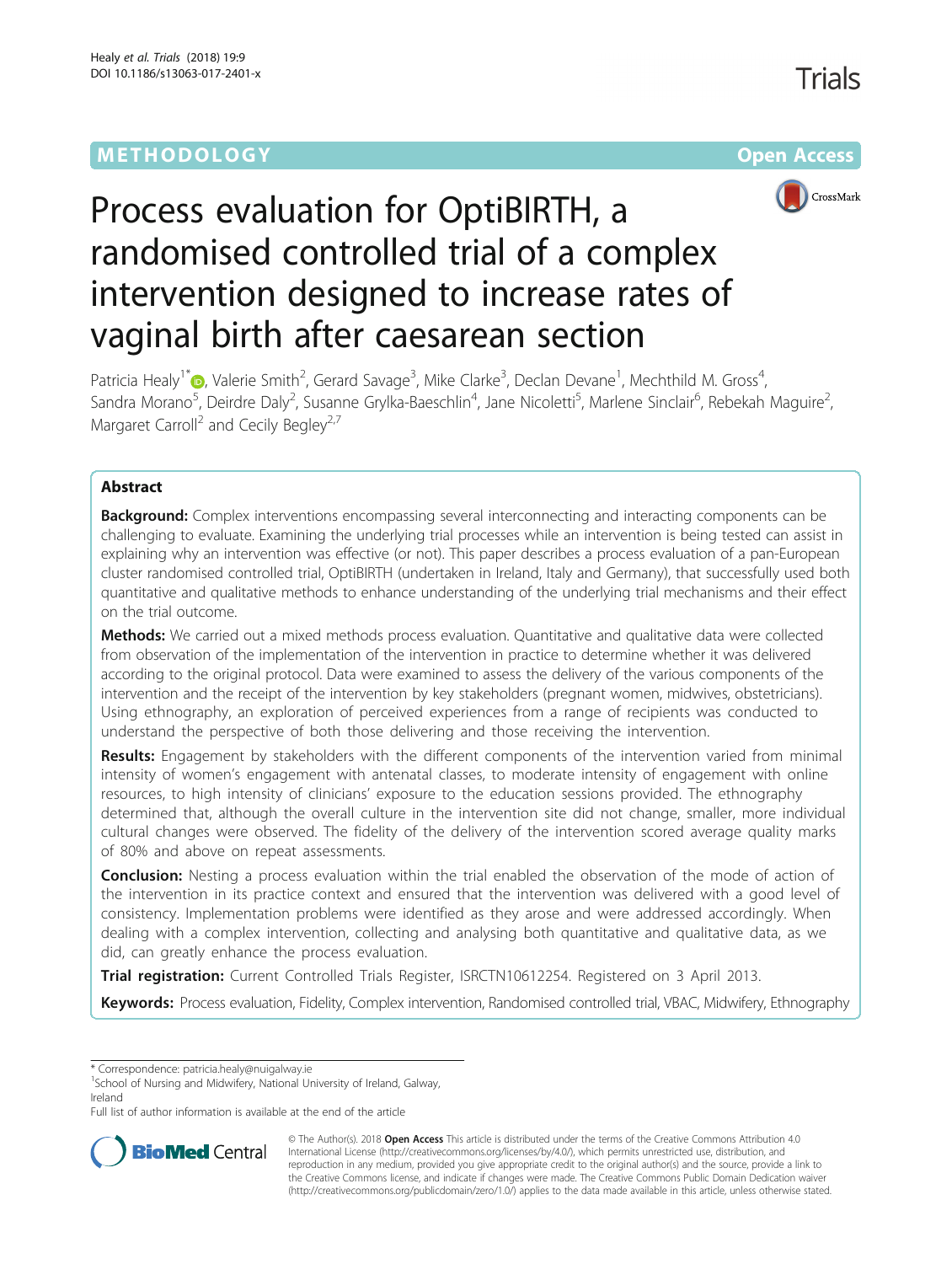# Background

The interventions being tested in health services research are becoming increasingly more complex, encompassing several interconnecting and interacting components [[1](#page-9-0)]. Although the primary outcome is the main focus of complex research studies, consideration of the study processes, including design and execution, is equally important. Evaluation of the underlying processes of a complex study assists in explaining why an intervention has failed unexpectedly or has unforeseen consequences or why a particular intervention is successful in achieving its outcome, and how that success can be optimised [\[1](#page-9-0)]. Information about the process of a study is also very helpful for study replication.

Process evaluations are particularly important in cluster randomised trials, where the studies take place across several sites with a variety of contexts in which the intervention is both delivered and received. In these situations a 'standardised' intervention may, in reality, be implemented in different ways or be the subject of different reactions [[2\]](#page-9-0). A resulting 'lack of effect' may thus merely indicate problems with implementation rather than true ineffectiveness [\[3](#page-9-0)]. Variation in intervention delivery has implications for both internal and external validity and reduces the potential for generalisability of findings.

A process evaluation used within a trial is a useful way of assessing how well the trial protocol was adhered to [[3\]](#page-9-0). This can help explain how well all aspects of the protocol were followed with regard to recruitment, treatment fidelity, data collection and reporting. This structured process can help identify issues and factors that may have caused a deviation in expected outcomes, and it may illuminate local contextual factors which could have impacted the trial implementation, which might not otherwise have become apparent to the trial team.

The OptiBIRTH trial (ISRCTN10612254) research team developed a process evaluation plan to explore and document the implementation of the various aspects of the complex OptiBIRTH intervention and how it was received by key stakeholders, as well as to identify factors that could explain variation in outcomes, if any, across intervention sites. In this paper, we report on the Opti-BIRTH process evaluation procedures, fidelity to the intervention at the 15 trial sites and preliminary findings from the embedded ethnographic study. The OptiBIRTH trial results will be reported separately. The Template for Intervention Description and Replication (TIDieR) checklist was used to guide the structure and content of this paper [\[4](#page-9-0)].

# Context

The OptiBIRTH trial was a cluster randomised controlled trial, with randomisation at the maternity unit level, in three European countries with relatively low vaginal birth after caesarean section (VBAC) rates. The trial took place across 15 small (<2000 annual births), medium (2000–5000 annual births) and large maternity units (5000–8500 annual births) in both urban and rural locations in Ireland, Italy and Germany, with baseline VBAC rates in 2012 of 34% in Germany, 32% in Ireland and 8% in Italy. In all three countries, publicly funded maternity care is provided free of charge, but there is also a private healthcare model existing in parallel. There are some variations between countries in the way services are delivered, but the units in the OptiBIRTH trial provided a model of care that was obstetrics-led, and all births occurred in hospital. In general, women book at the maternity hospitals for antenatal care at around 19–20 weeks of gestation in Ireland, 24–26 weeks in Italy and 28–32 weeks in Germany (although these women attend primary care centres for their initial maternity care). Multiparous women in all three countries would usually be in the range of 33–36 years of age, and 10–20% would have three or more children. National guidelines on VBAC existed prior to the Opti-BIRTH trial in Ireland, and guidelines on VBAC were included in a guideline on caesarean section (CS) in Italy [[5, 6](#page-9-0)]. A national VBAC guideline was withdrawn in Germany because it was considered to be outdated. The objective of the trial, as set out in the published protocol, was to compare the effectiveness of usual care versus an intervention that had been developed with the intention of maximising VBAC [[7\]](#page-9-0). A total of 2002 women were recruited to participate in the trial across the 15 sites in the 3 countries (1195 in the intervention arm and 807 in the control arm). Because the intervention was complex with multiple interconnected components that were delivered to a variety of stakeholders (pregnant women, midwives, obstetricians) at different times, we planned a parallel process evaluation to assess adherence to agreed intervention delivery content and methods and to enhance understanding of the underlying trial mechanisms. The objectives of the process evaluation, designed on the basis of existing theoretical and methodological literature, were as follows:

- To provide information on the intervention and how it was planned to be delivered [[8](#page-9-0), [9](#page-9-0)]
- To provide information on the context in which the intervention was implemented [\[8,](#page-9-0) [9\]](#page-9-0)
- To measure the interaction between the intervention and the context [\[8\]](#page-9-0) (i.e., the response of clusters and individuals to the intervention [[10](#page-9-0)])
- To ascertain the fidelity of the intervention and how closely it matched the intended intervention [\[10\]](#page-9-0)
- To explore the mechanisms of adaptation and change [[11](#page-9-0)] occurring in one Irish site as the intervention was introduced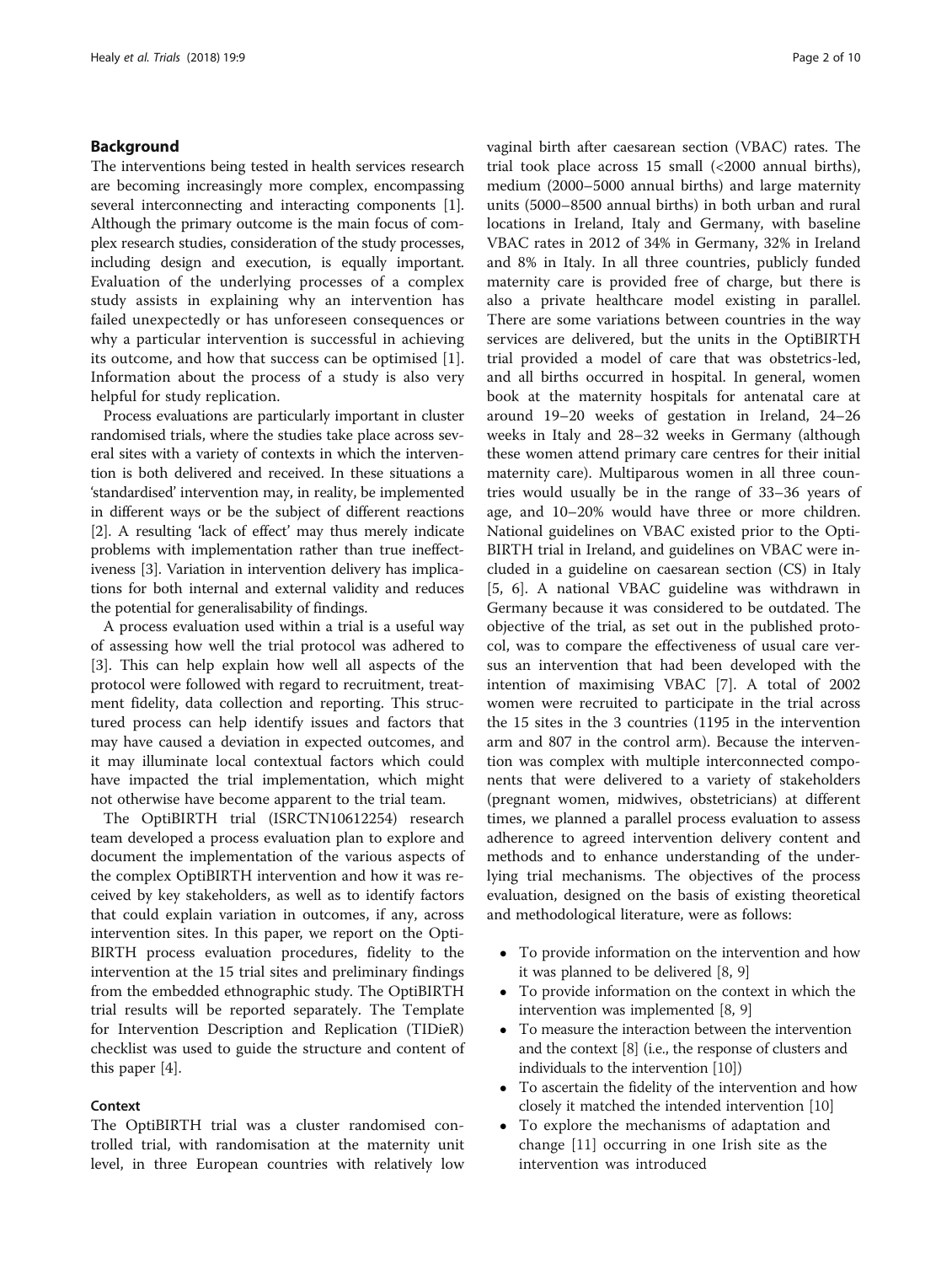# Information on the intervention

The OptiBIRTH intervention was developed on the basis of evidence from three systematic reviews on interventions designed to increase VBAC rates [\[12](#page-9-0)–[14\]](#page-9-0) and from findings from focus group interviews with 115 clinicians [\[15](#page-9-0), [16](#page-9-0)] and 71 women [\[17](#page-9-0), [18](#page-9-0)] in 6 countries, 3 with high (Finland, the Netherlands, Sweden) and 3 with low (Ireland, Italy and Germany) VBAC rates. Through an iterative process with key stakeholders and using motivational theory to guide its formation, the final complex intervention consisted of multiple interconnected components (Table 1).

Once the clinical leaders of a study site had agreed to the site's participation in the trial, all clinicians were included as agents of intervention conduct. Clinical opinion leaders (OLs) in midwifery (MOL) and obstetrics (OOL) from the site staff were appointed by interview. The MOLs' role was to promote and support VBAC, to act as research assistants for the study and to deliver the intervention. The OOLs' role was to promote and support VBAC, to deliver the intervention and to support the MOLs. A 1-day training programme for OLs was developed by the core research team, consisting of the coordinator, project manager, country principal investigators (PIs) and country post-doctoral researchers [\[19](#page-9-0)]. The training was delivered by the national OptiBIRTH research team (PIs and post-doctoral researchers in each country) to all OLs in the nine intervention sites (three per country). A follow-up meeting, attended by all OLs, the PI and the post-doctoral researcher in each country, took place at the end of the pilot study or in the first few weeks of the main study to encourage sharing of successful techniques for recruitment and ideas for improvement in implementation. The OLs attended online and face-to-face training sessions on how to access and use the materials on the website. The OLs subsequently provided the access information to women and clinicians as part of the intervention. They also each received a comprehensive manual detailing a precise, structured programme of how exactly the clinicians' information sessions and women's education sessions were to be delivered.

Aspects of the OptiBIRTH intervention were designed to be delivered to the maternity staff in the maternity

Intervention components

Appointment of local clinical opinion leaders in midwifery and obstetrics

Motivationally enhanced educational materials for women, which were conveyed in two face-to-face education sessions

Information for clinicians on VBAC and repeat caesarean section provided in a 1-h information session

An OptiBIRTH website subdivided into two sections: one for women called 'icanbirth' and one for clinicians called 'shecanbirth'

VBAC Vaginal birth after caesarean section

unit clusters. Cluster-level aspects of the intervention included information for clinicians on VBAC and rising CS rates, the benefits and risks related to VBAC and repeat CS, and ways to increase VBAC rates, all provided in a 1-h information session. Delivery of the clinician's information sessions commenced as soon as the recruitment of women began in the antenatal clinics and continued until the last OptiBIRTH baby was born. The information and all relevant published papers referred to in those sessions were available in a secure section of the OptiBIRTH website, called 'shecanbirth', to which clinicians were given a site-specific password. All clinicians providing care to pregnant women were expected to attend this session at least once during the study. The intention was that cluster-level delivery of the intervention would influence the underlying culture of the maternity unit where pregnant women received their care.

Further aspects of the OptiBIRTH intervention were designed to be delivered to the individual pregnant women attending the maternity units. These included motivationally enhanced educational materials for women, which were conveyed in two face-to-face education sessions of 2 h each. Women were able to bring significant others (partners, mothers, children) with them to these sessions if they desired. The first session, facilitated at 24–31 weeks of gestation, addressed the previous CS birth and introduced the topic of VBAC. The second session, facilitated at 31–35 weeks of gestation, was focused on preparing for birth in the current pregnancy. Delivery of the antenatal classes for women commenced as soon as the first recruited woman reached 24 weeks of gestation and continued until the last Opti-BIRTH baby was born. However, because these women were not first-time mothers, we anticipated that they would have challenges regarding attendance at antenatal classes, so the PowerPoint presentations used for the classes, with an accompanying voice-over, were also provided on the study website to enable a greater proportion of women to engage with them. The online component (consisting of the PowerPoint presentations shown in the face-to-face antenatal classes and three phone applications ['apps']), including a birth planner, was available for women in a secure section on the Opti-BIRTH website, called 'icanbirth', to which they were given an individual password. The online resources were available in English, German and Italian. Women could seek individual support from the MOLs by telephone, face-to-face meeting, or through the website (up to a total of 2 h per week). The intention was that delivery of the intervention at the individual woman level would influence the extent to which women felt informed and engaged in decision-making about their choice of mode of birth and thus could and would achieve their planned VBAC.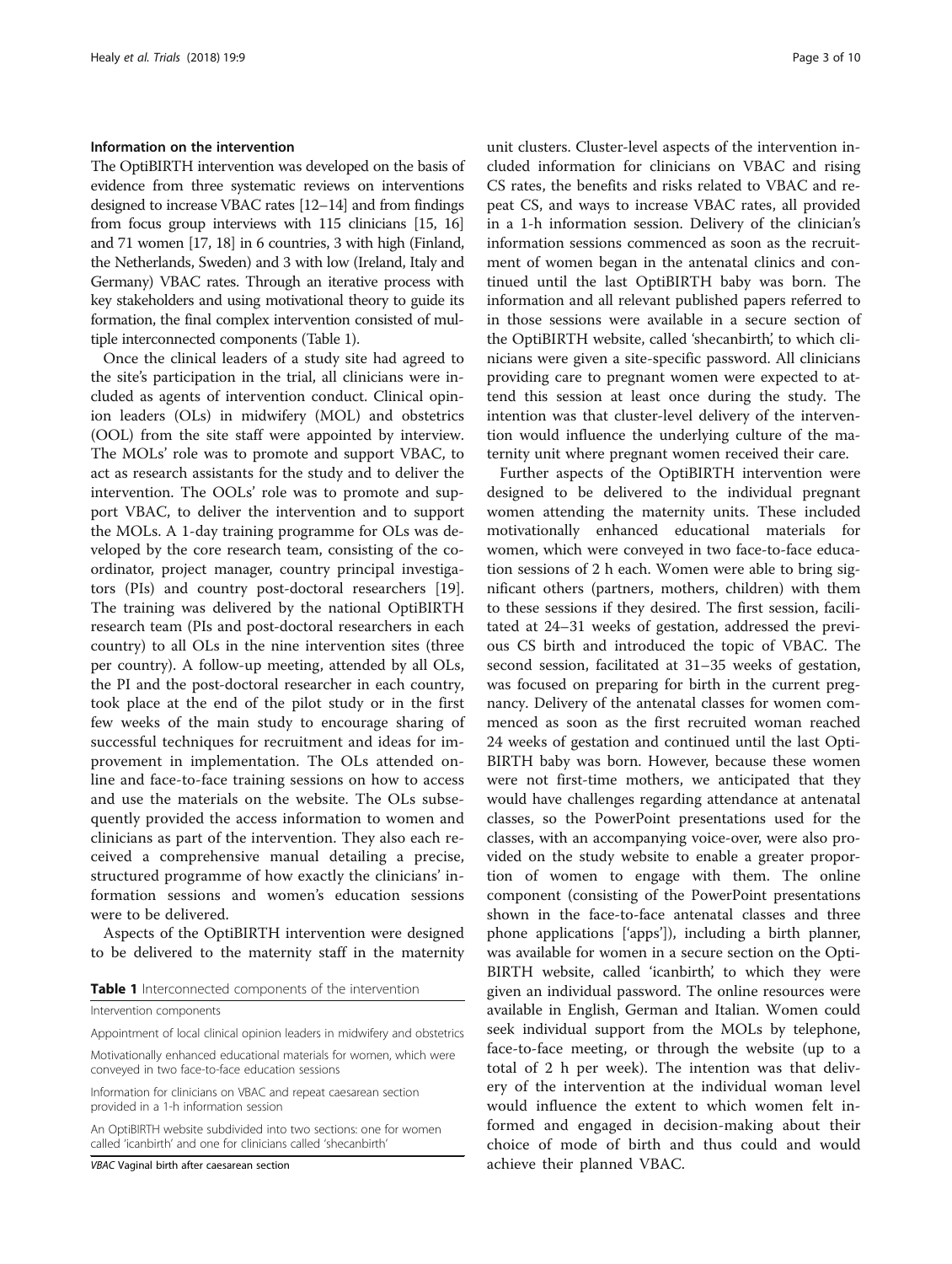Women in the intervention sites could participate at two levels: consent to receive the full OptiBIRTH intervention (i.e., plan to attend the antenatal classes) or consent to provide only 'routine data' (i.e., chose not to attend/engage with the classes and the online resources but give the research team permission to access their healthcare records). The aim of this process evaluation was to monitor the implementation of the OptiBIRTH intervention throughout the trial, collect data on aspects of the process of intervention implementation and assess fidelity to the intervention so that the relationship between trial outcomes and differences in the amount and quality of the intervention at each site could be explored.

#### Methods

We used a combination of both qualitative and quantitative methods to monitor the fidelity of the intervention, the response of the clusters and the response of pregnant women to the intervention as well as the mechanisms of adaptation and change at the intervention site as described in the subsections below.

# The fidelity of the intervention

Intervention fidelity refers to the degree to which the prescribed components of the intervention, as described in the study protocol, have been delivered [\[20](#page-9-0)]. The extent to which the OptiBIRTH intervention was delivered as intended and the quality of that delivery were assessed during formal fidelity checks designed by the research team. A post-doctoral researcher observed the OLs' delivery of the education sessions to women and the delivery of the 1-h information session to clinicians to check adherence to the planned, structured delivery. In each trial country, the same researcher visited all three intervention sites on two occasions at least 6 weeks apart, once in the pilot study phase and once in the early main study phase, to observe and record fidelity to the agreed delivery methods. We developed a structured observational checklist to measure fidelity while we observed the OLs delivering the sessions. The checklist criteria were based on the standardised training and the OL manual we had designed. The checklist of predetermined criteria was administered consistently by a member of the research team not involved in delivering the intervention. The checklist for both the women's and the clinicians' sessions consisted of items related to the degree of adherence by the facilitator to the education classes' planned content and the quality of the delivery of the intervention components, rated either dichotomously (yes, done as planned; or no, not as planned) or using a Likert scale. Nonspecific factors such as empathy, communication style, credibility, engagement and sensitivity were rated using a Likert scale. The tool comprised 111 items for monitoring the women's class and 86 items for the clinicians' class, from which we calculated the overall score for the quality mark. We created an a priori specification of the ideal and minimally acceptable quality mark for delivery of the women's classes and the clinician's information sessions (Table 2).

#### The response of pregnant women

This refers to the extent to which the individual recruited women engaged with the various components of the OptiBIRTH intervention. We created an a priori specification of the ideal and minimally acceptable treatment dose (Table [3](#page-4-0)). The treatment dose refers to the amount of the components of the intervention delivered by implementers and the extent to which participants received and used materials or other resources [[19, 20](#page-9-0)]. This provides information about the degree to which the intended audience engaged with the intervention. In our case we measured treatment dose by documenting attendance by the women at the antenatal classes.

We also monitored the online activity to assess levels of engagement by the OptiBIRTH women with the online components of the intervention. A survey was created using the QUALTRICS web-based tool ([www.qualtrics.](http://www.qualtrics.com/) [com](http://www.qualtrics.com/)) for completion by those using 'icanbirth', which was the secure section on the OptiBIRTH website for women. To monitor the amount of individual support women sought, the MOLs logged the number of individual telephone or face-to-face contacts from women recruited into the study and documented the total time spent advising women.

### The response of the clusters

This refers to the extent to which the maternity units and professionals therein adopted (or not) the intervention into their existing systems and everyday work [\[10](#page-9-0)]. The results of the fidelity checks and documentary evidence of attendance rates at the clinicians' information sessions informed this section. Again, we created an a priori specification of the ideal and minimally acceptable treatment dose (Table [4](#page-4-0)), which in this case was clinicians' class attendance rates.

We also monitored online activity to assess levels of engagement by the clinicians with the online components of the intervention. A survey was created on

Table 2 Rating scale for the quality of delivery of the classes and information sessions

| High quality     | Both antenatal classes delivered with an average<br>quality mark of at least 80% |  |
|------------------|----------------------------------------------------------------------------------|--|
| Moderate quality | Both antenatal classes delivered with an average<br>quality mark of 65-79%       |  |
| Low quality      | Both antenatal classes delivered with an average<br>quality mark of 50-64%       |  |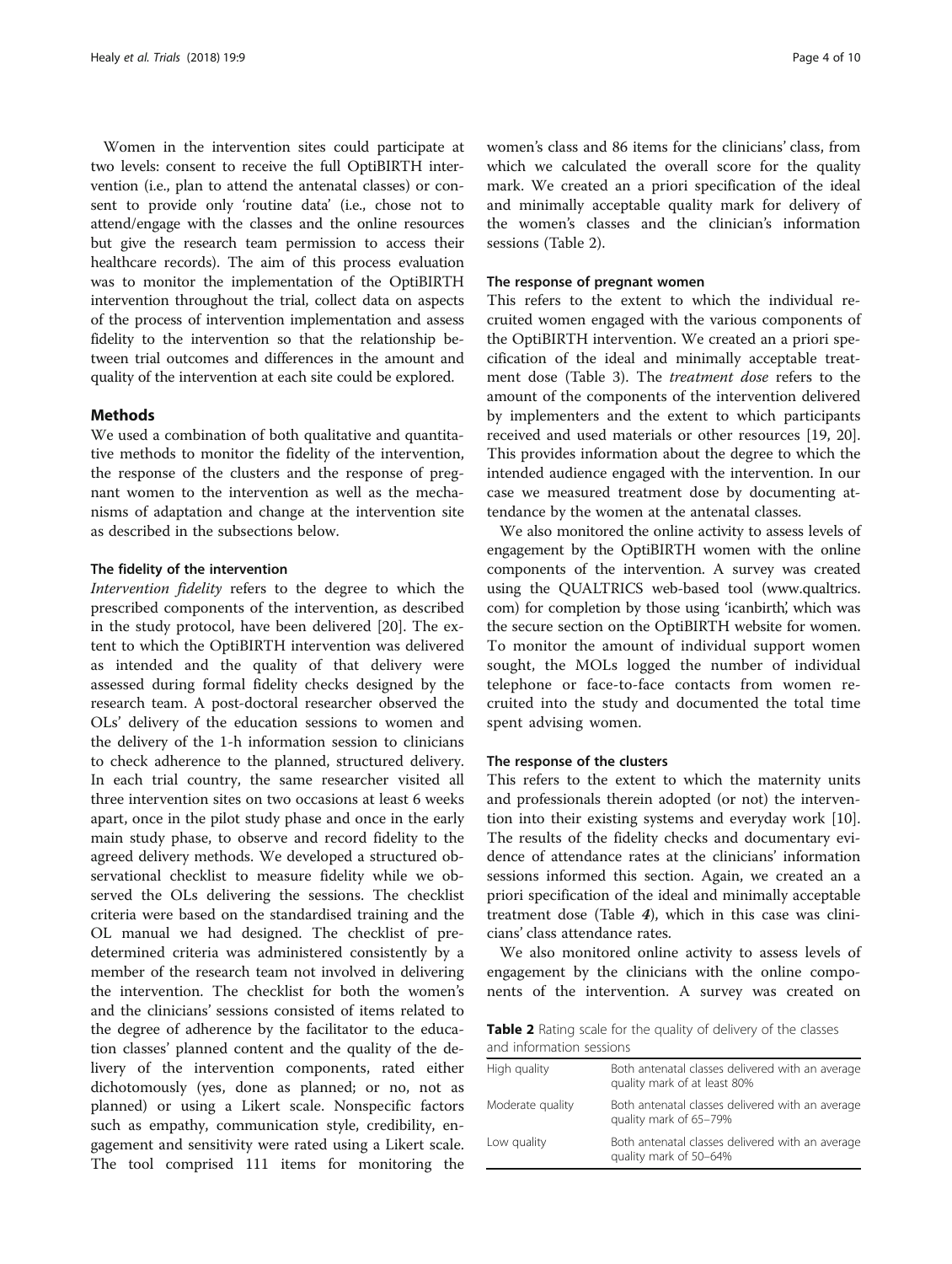| <b>Table 3</b> Rating scale for the intensity of the intervention (women) |                                                          |            |                                                        |  |
|---------------------------------------------------------------------------|----------------------------------------------------------|------------|--------------------------------------------------------|--|
| High intensity                                                            | >60% of recruited women attending two antenatal classes  | $\Omega$ r | >80% of recruited women attending one antenatal class  |  |
| Moderate intensity                                                        | >50% of recruited women attending two antenatal classes  | $\Omega$ r | >65% of recruited women attending one antenatal class  |  |
| Low intensity                                                             | >40% of recruited women attending two antenatal classes  | $\Omega$ r | >50% of recruited women attending one antenatal class  |  |
| "No intervention"                                                         | 0-40% of recruited women attending two antenatal classes | $\Omega$ r | 0-50% of recruited women attending one antenatal class |  |

<span id="page-4-0"></span>Table 3 Rating scale for the intensity of the intervention (women)

QUALTRICS for completion by those using 'shecanbirth', which was the secure section on the OptiBIRTH website for clinicians.

# The mechanisms of adaptation and change in the intervention site

An ethnographic study was conducted at one of the intervention sites in Ireland to explore the mechanisms of adaptation and change following the introduction of the intervention [\[21](#page-9-0)]. A 16-month period of observation took place throughout the study. Twelve clinicians and 15 women were interviewed before, during and after the introduction of the intervention. The MOL at the site was interviewed three times and the OOL once throughout the study period.

# Results

# The fidelity of the intervention

Fidelity checking during delivery of the intervention yielded average quality marks of 80% and above at all sites. During fidelity checking and other random site visits by the post-doctoral researcher, OLs were observed to be delivering the intervention consistently and to a level of high quality.

# The response of pregnant women to the intervention

There were 1073 women recruited to receive the full OptiBIRTH intervention. A further 122 women chose the 'routine data only' participation, which gave us permission to access the healthcare records for the woman and her baby, but those women chose not to engage with the classes and the online resources [[7\]](#page-9-0). The documentary evidence of attendance rates at the women's education sessions showed that in Ireland, 42% (162 women) of OptiBIRTH women attended class 1 and 37% (143 women) attended class 2; in Germany, 19% (91 women) attended class 1 and 17% (81 women) attended

Table 4 Rating scale for the intensity of the intervention (clinicians)

| 15111151911 <i>31</i> |                                                         |
|-----------------------|---------------------------------------------------------|
| High intensity        | >70% of clinicians attending the<br>information session |
| Moderate intensity    | >60% of clinicians attending the<br>information session |
| Low intensity         | >50% of clinicians attending the<br>information session |
| "No intervention"     | 0-50% of clinicians the information session             |

class 2; and in Italy, 54% (166 women) attended class 1 and 38% (117 women) attended class 2. These rates were low and correspond to an a priori level of 'no intervention'. Women rated the usefulness of these classes on a 10-point Likert scale, with 0 being of no use at all and 10 being the most useful, in a 3-month postnatal survey. Ninety percent of the 341 women who attended both classes rated the classes in the top 5 points of the scale, with 40% scoring the classes as 9 or 10 on the scale.

An evaluation of the online environment and the apps was an integral component of the overall project. The frequency of log-ins, including repeat and unique visitors, to the OptiBIRTH website was documented. There were 2608 visits by women recorded on the OptiBIRTH website. Among the women engaging with the OptiBIRTH intervention, for the trial as a whole, 97% ( $n = 1037$ ) of the 1073 women recruited to receive the intervention registered to use the online resources. Of those who registered, 55% ( $n = 570$ ) logged in to the website a total of 2608 times. Three online apps were designed to be completed sequentially: app 1 had to be completed before app 2, and app 2 had to be completed before app 3 (Fig. [1](#page-5-0)). Our analysis shows that 30% of registered women ( $n = 173$ ) completed app 1, 46% ( $n = 79$ ) of these women completed app 2 and 57%  $(n = 45)$  completed app 3. The overall app use for women recruited to receive the intervention ( $n = 1073$ ) was 16% for app 1, 7% for app 2 and 4% for app 3 Additonal file [1.](#page-8-0)

Logs of the individual support provided by the MOLs to women revealed that although many women did not request any more support than that provided by the classes and the online components, a small number of women required intense personal support. In addition, the MOLs logged a significant amount of time spent on individual contacts around consent reminders and class attendance arrangements. Over the duration of the study, the individual contact provided by the MOLs to women averaged more than the 2 h per week that had been anticipated.

#### The response of the clusters

Attendance lists at the clinicians' sessions were maintained, duplicates were removed (many clinicians attended more than once) and proportions were calculated using whole time equivalent numbers provided by human resources departments. In Ireland 80% of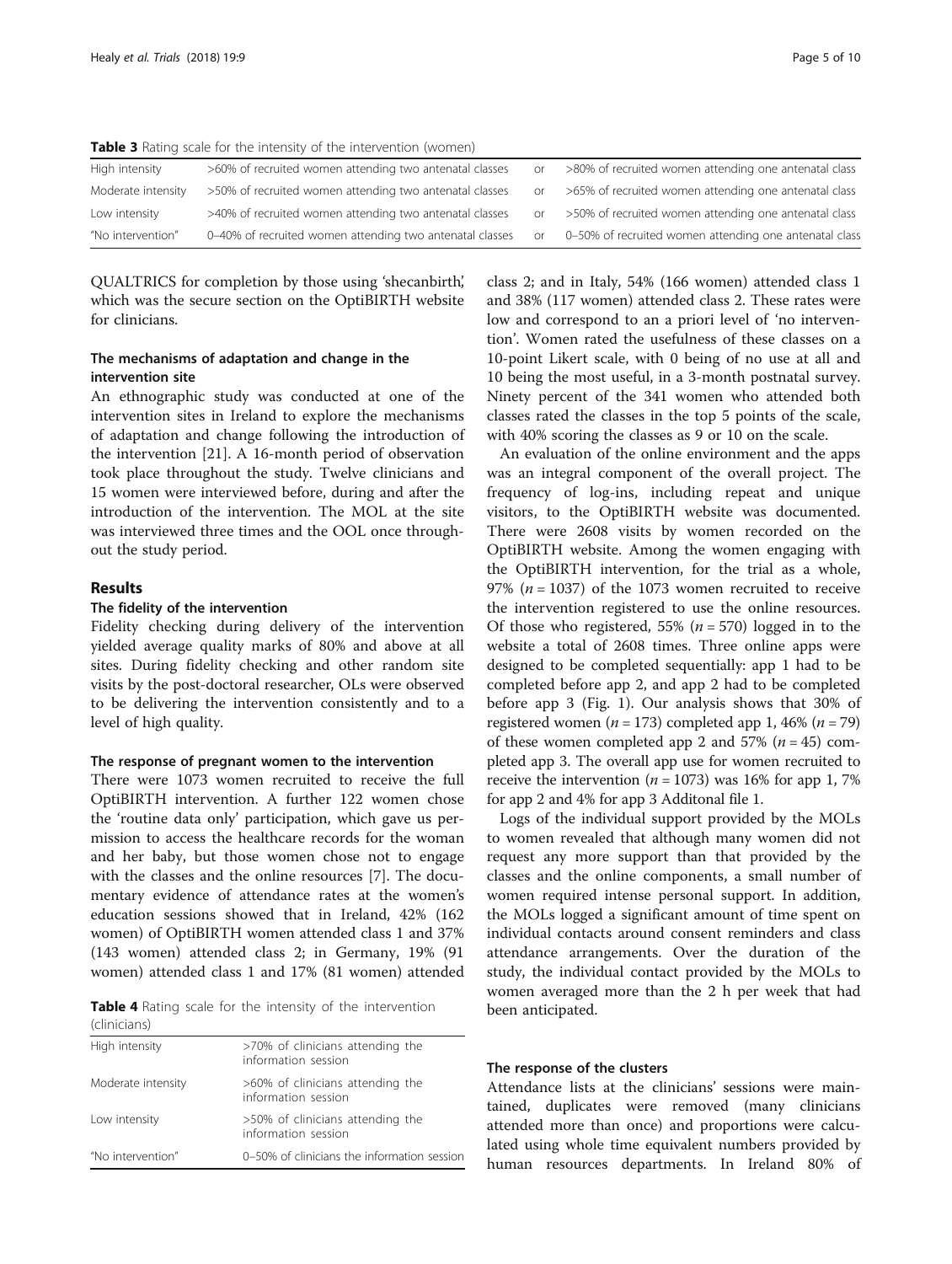<span id="page-5-0"></span>

midwives and 80% of doctors attended. In Germany attendance rates were 80% of midwives and 95% of doctors, whereas in Italy 52% of midwives and 57% of doctors attended. This corresponds to a high intensity achieved for the clinicians' interventions in Ireland and Germany. Italy achieved a lower level of intensity. The frequency of log-ins, including repeat and unique visitors, to the OptiBIRTH website was documented. There were 443 visits by clinicians recorded on the OptiBIRTH website.

# The mechanisms of adaptation and change in one Irish site

The observational, field notes and interview data collected during the ethnographic study conducted at one of the intervention sites in Ireland showed that the intervention underwent a process of 'ritualisation' to become embedded and accepted as 'routine' in daily practice. Women also developed study-specific identities; that is, they became 'OptiBIRTH women' by virtue of participating in the study. Transference of authoritative knowledge, in particular, during the educational classes was also observed as a central tenet of intervention delivery. Lastly, the effect of various power positions (women-clinicians, women-women, midwives-obstetricians) also affected intervention delivery, including how it was viewed, accepted and implemented at the field site. The ethnography demonstrated that although the overall culture in this intervention site did not change, smaller, more individual cultural changes were observed, in particular observations of women emerging as the main drivers of change around VBAC as the intervention phase of the study progressed [[22](#page-9-0)].

# **Discussion**

The design and execution of research studies become more challenging as the interventions being evaluated move from simple towards more complex interventions with several components [\[3](#page-9-0)]. This is further compounded when such studies take place across several sites in several countries with multiple distinct work packages within the study design, as was the case with the OptiBIRTH trial. The OptiBIRTH trial took place in 15 maternity units across 3 different countries. Birth rates in the three countries differed, with 1.95 per woman in Ireland, 1.37 in Italy and 1.47 in Germany [[23\]](#page-9-0). Understanding of the outcomes of such complex trials, conducted in a variety of practice settings, could be greatly improved by better understanding of the processes of the trials. Smyth et al. suggested that accounts of the reality of undertaking research, with all its challenges, are missing from the currently available literature [[24\]](#page-9-0). Process evaluations nested within trials may address this deficit. It is widely recognised that such process evaluations move beyond exploring whether an intervention works but also explore how the intervention works, why it works (or not), when it works, who is needed to make it work, what is needed to make it work, and if it can work again in other contexts, including barriers to its being adopted and having effect.

Conducting a process evaluation parallel to the Opti-BIRTH trial enabled us to ensure that the intervention was delivered appropriately. Fidelity monitoring identified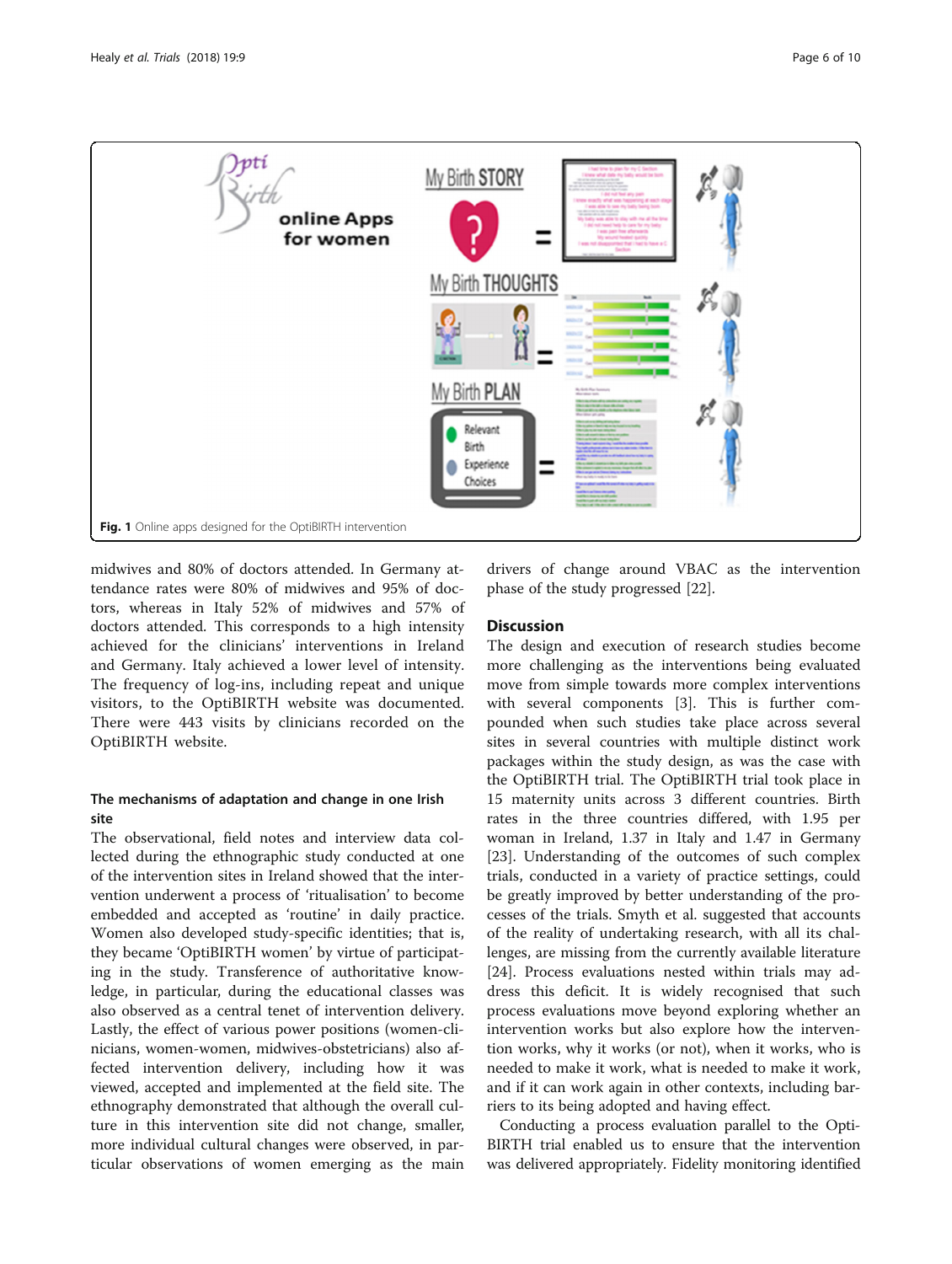implementation problems as they arose and allowed us to address them accordingly. Observations by a postdoctoral researcher as a non-participant of the OLs delivering the education and information sessions removed the potential for social desirability bias that may have occurred with self-reported assessment by the OLs. The initial observations at the beginning of the trial revealed minor issues around confidence with delivery and command of the subject matter. An action plan was implemented in which the post-doctoral researcher explained to the OLs the evidence informing the intervention and role-played the delivery of that evidence in the sessions. The MOLs were very comfortable and confident engaging with the OptiBIRTH women, but less so about presenting to their peers, especially their obstetrics colleagues whom they felt would ask them questions they were unable to answer. The availability of the post-doctoral researcher and the obstetric OL to accompany the MOLs in a coaching capacity at the beginning of the trial when they were delivering the sessions was instrumental in building their confidence and their technique. During the clinicians' sessions, difficulty with delivery at an appropriate pace was identified and was due to an excess of material to be delivered within the hour-long clinicians' session. This was addressed by re-organising and/or removing some of the content. The difficulties resolved as the OLs became more confident and more familiar with the literature informing the sessions. Average quality marks of 80% and above were achieved on repeat assessments in all sites. Although there is a lack of clear guidelines about what the optimal level of adherence should be, most agree that 80–100% constitutes high fidelity, whereas 50% constitutes low fidelity [[19](#page-9-0)]. In addition to acting as a support for the OLs, regular site visits by the post-doctoral researcher enabled quality assurance throughout the trial. For the OptiBIRTH study, a post-doctoral researcher acted in this capacity, but for other studies this role could be fulfilled by a project manager or a research supervisor.

Balancing fidelity in terms of 'adherence to intervention' versus application to context and flexibility to respond to individuals' needs was challenging. Context-level adaptation does not necessarily mean that the integrity of what is being delivered and evaluated across multiple sites is lost, but uncontrolled variations in the implementation of the intervention may threaten the study's integrity [\[25, 26](#page-9-0)]. The context within which intervention studies take place may sometimes challenge the way in which interventions are delivered [[27](#page-9-0)], and the variety of practice settings was a particular complexity in this trial. We needed to preserve the core components of the intervention but facilitate the flexibility required by the practice settings. The research team decided that it was preferable to have a structured programme requiring strict adherence to a set format because the trial covered three countries, with

three intervention sites in each, and had to be designed to be suitable for transfer to all European countries. We standardised the training for the OLs delivering the intervention to ensure that the intervention was delivered systematically and consistently. A structured training manual offered the advantages of greater consistency and precision in the delivery of the intervention and enhanced internal validity [\[28\]](#page-9-0). Thus the OptiBIRTH training manual and the observation tool for assessing fidelity were very structured around the core components of the intervention. However, flexibility was accommodated around secondary aspects such as the timing and location of the women's classes. The clinicians' session was designed in such a way that it could be delivered as a single 1-h session or split into four 15-minute sessions as the need arose. This enabled the delivery of the intervention to be maximised while being responsive to local contexts and allowed us to deliver and evaluate a very structured intervention in a 'real-world' practice context. We believe that the highly structured manual used in the context of very experienced OLs delivering the intervention allowed us to achieve the correct balance between standardisation for internal validity and flexibility for external validity.

We were able to observe the mode of action of the intervention in its practice context by monitoring the response of the maternity unit cluster and the pregnant women to the intervention. Our process evaluation revealed that there was a variable level of engagement by stakeholders with the different components of the intervention. This varied from minimal intensity of women's engagement with antenatal classes, to moderate intensity of engagement with online resources, to high intensity of clinicians' exposure to the education sessions provided.

Preferential recruitment was not the method used for this trial; however, women could choose whether they took part in two ways, either as full participants or as 'routine data only' participants, and those who agreed to join and to attend classes may have been more interested in achieving a VBAC. This will have had no effect on the trial outcome, because the primary outcome was the VBAC rate after trial completion compared with the VBAC rate in the year prior to the trial for all women at the study sites.

The low intensity of women's engagement with antenatal classes, though disappointing, was not altogether surprising. Engaging women who are not first-time mothers with antenatal education is notoriously difficult. A national survey of women's experience of maternity care conducted in the United Kingdom in 2010 found that only 12% of multiparous women compared with 67% of first-time mothers attended antenatal education [[29\]](#page-9-0). The OptiBIRTH women already had children, so child-minding while they attended classes may have been a challenge. The classes were delivered between 24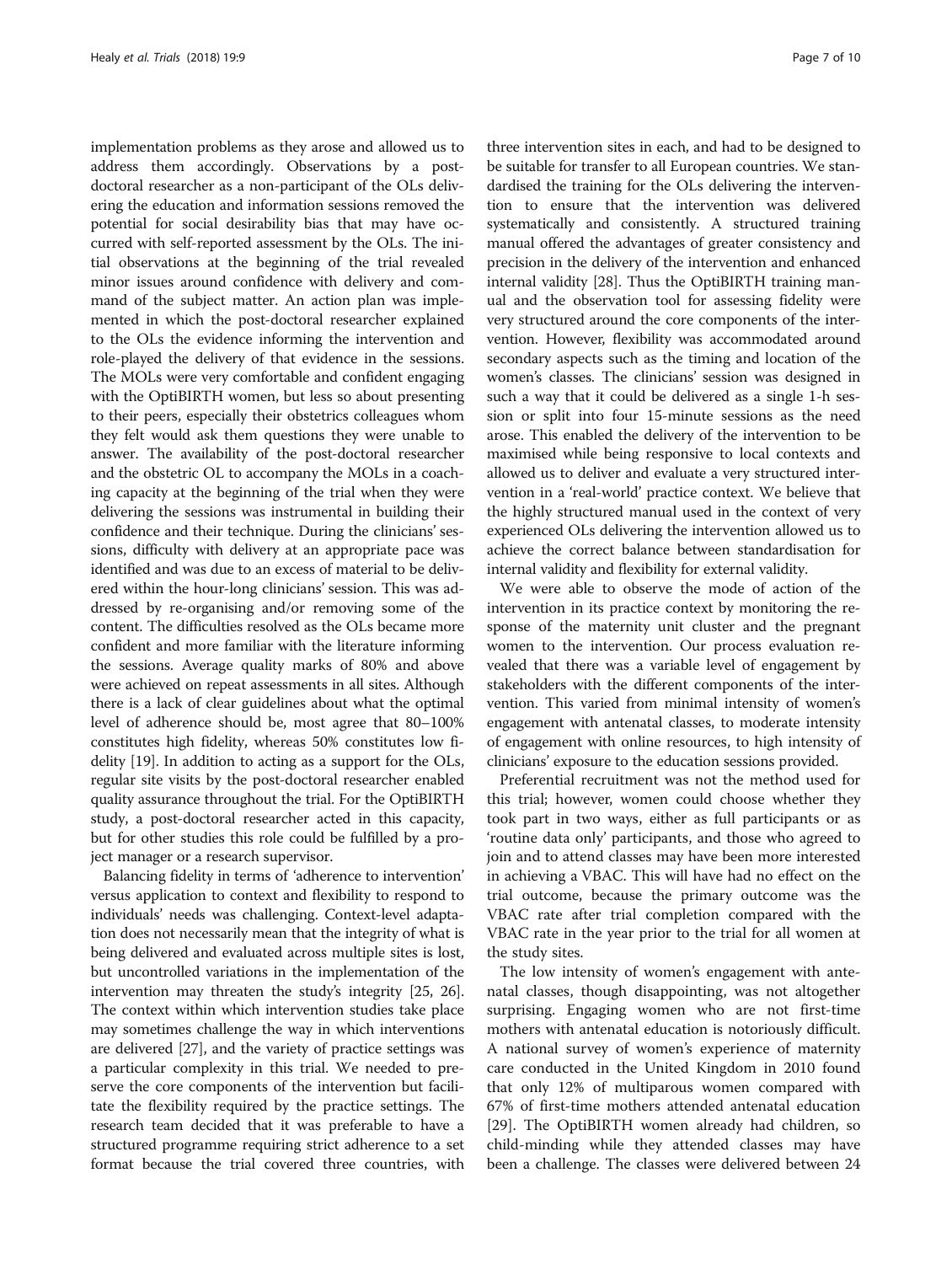and 35 weeks of gestation and so occurred before maternity leave had begun. The OLs were very pragmatic and adaptable in trying to mitigate those challenges, and they tried to deliver the classes at a variety of times, including morning, midday, evenings and even weekends, to accommodate the women. They ensured that the infrastructure in which they delivered the sessions was safe and suitable for any woman wanting to bring children with her. Classes were provided for any number of women who were able to attend, regardless of whether it was as low as 2 women or as many as 15 women. However, despite all their efforts, attendance at the classes was less than we would have liked. The women who did manage to attend the classes rated them very highly in their follow-up 3-month postnatal survey.

Perhaps some of the solution to poor attendance at antenatal education classes lies in the online resources. There were 3051 visits by users (2608 by women, 443 by clinicians) recorded on the OptiBIRTH website, suggesting that there is potential for the website to be improved and developed further to provide a more interactive environment where women could attend a virtual class. However, further research is required to establish women's preferences. The OptiBIRTH women attending the classes seemed to really appreciate the opportunity to not only engage freely with an obstetrician and midwife but also with other women who had experienced a previous CS and were now negotiating a birth after a previous CS. The ethnographic findings around the women forming a new identity as 'OptiBIRTH women' suggests a collective identity emerging from meeting other women at the classes, something that may not happen in an online forum.

A high intensity of clinicians' exposure to the education sessions provided was achieved in Ireland and Germany. The information sessions for all clinicians at each site were delivered by the OLs on a rolling basis so that each clinician would attend the session at some time during the trial. Again, the OLs were very pragmatic and adaptable in trying to mitigate challenges around attendance at these sessions. The information to be delivered required 1 h in total but was formatted in such a way that it could be delivered in four distinct 15-minute sessions if required. An example of the practical application of this flexibility occurred where one MOL delivered the 15-minute sessions on 4 successive nights to her midwifery colleagues who were on a week of night duty. The 15-minute sessions also worked well in areas such as the antenatal clinics where staff worked stable hours as opposed to shifts. Rather than ask busy clinicians to find another hour in their already packed schedules, the OLs tried to deliver the sessions wherever possible within already existing meetings such as weekly risk management meetings, perinatal case study meetings, midwifery case review meetings or further

education classes. The OptiBIRTH clinicians' session became part of the mandatory induction week for newly appointed junior doctors in many of the sites. From recruitment of the first OptiBIRTH participant to the birth of the last OptiBIRTH baby, the study lasted 21 months and so spanned a number of rotations of junior doctors and new midwifery staff. Being able to meet those doctors and midwives at induction ensured that they were aware of the study and that they also received evidence-based information about VBAC as soon as they began working at the study site. The senior obstetricians and midwives were instrumental in ensuring that their teams of junior clinicians attended the sessions but also role-modelled the behaviour by attending the sessions themselves. Having senior level buy-in is vital for all change processes. To encourage attendance at the sessions, the MOLs at each site collected data on study eligibility rates, recruitment rates, VBAC, and elective and emergency repeat CS rates, and they presented these data to clinicians quarterly at the end of the session. The clinicians' exposure to the education sessions ensured that clinicians gained evidence-based knowledge on VBAC which helped VBAC become a legitimate option for women with a previous CS and helped clinicians and women jointly make an informed decision about trying for a VBAC.

The lower level of engagement by clinicians in Italy is most likely due to a culture that is less receptive to the concept of VBAC. There are a number of reasons for this, among them being the highly medicalised models of care for pregnancy and childbirth delivered largely by obstetricians in a private setting with midwives having a minimal role, limited skills among those clinicians around VBAC, and a widespread culture of fear and risk that leads to a specialists bias in dealing with CS and VBAC. The pre-trial VBAC rates in Italy were extremely low at only 8%.

Although it was not possible to measure the nature of the change in the attitudes or behaviours of the healthcare staff providing care to the pregnant women directly, it is possible to measure changes in the rates of VBAC in the sites. Descriptions of the contexts in which interventions are implemented may help improve understanding of the intervention's effectiveness, the findings of the study and their generalisability [\[3](#page-9-0), [25\]](#page-9-0). In addition to the contextual complexity of multiple countries and multiple sites, the OptiBIRTH intervention was delivered at sites that had low but variable background VBAC rates at the beginning of the trial. The baseline rate of VBAC for women with one previous CS for a 12-month calendar year preceding the start of the study was recorded at each site prior to introduction of the intervention. That information gave an indication of the attitude towards VBAC from both women and clinicians at that site. Such attitudes at both individual and cluster levels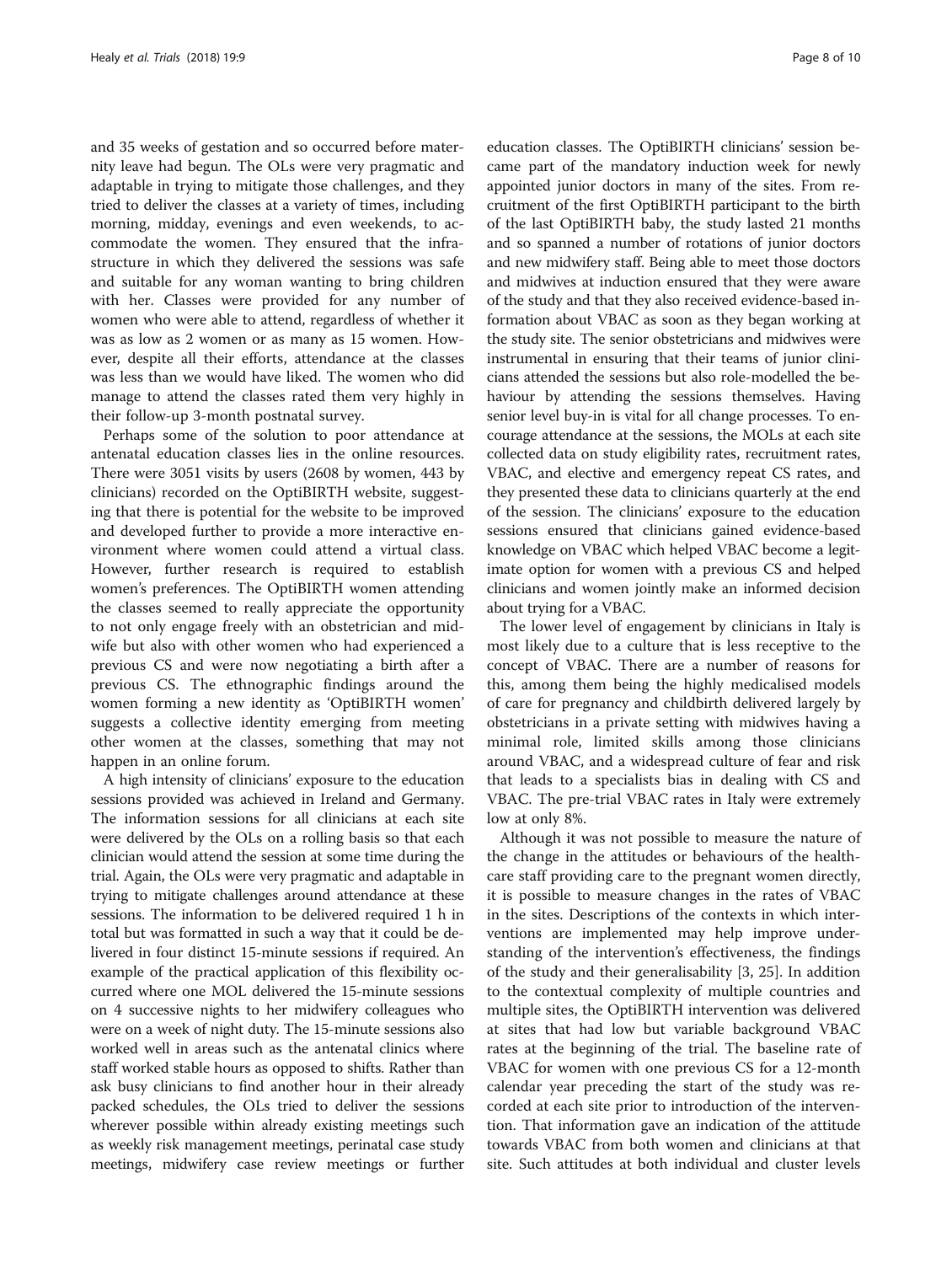<span id="page-8-0"></span>may influence response to the intervention. VBAC baseline rates for the year after the completion of the study (2016) have been collated and are currently being analysed. This will provide an indication of the degree of change in the care that clinicians delivered to the women they encountered and will also provide some information about sustainability (or not) of the effect. The embedded ethnographic study seems to be suggesting that the mechanism of adaptation and change, although slower than expected, was beginning to effect change towards the end of the trial period [[21\]](#page-9-0). The embedded ethnographic study was conducted at one intervention site but has potential transferability to other intervention sites.

The combination of both quantitative and qualitative methods, including checklists, researcher observations, and interviews, to monitor intervention implementation at the OL (deliverer), individual woman (recipient) and maternity unit staff (cluster) levels will make a valuable contribution to explaining the outcomes of the study and enhancing the credibility of the evidence. It also provides a data trail of what happened during the implementation of the intervention. Embedding an ethnographic study at one site enabled us to explore midwives', obstetricians' and women's experiences of the intervention and their responses to it. This has significant implications for dissemination of the study findings but also for replication of the study in the future.

# Limitations

Craig et al. acknowledged that there is no single best way to conduct a process evaluation and suggested that process evaluations need to be tailored to the trial, the intervention and the outcomes being studied [\[3\]](#page-9-0). For pragmatic and resource reasons, we had to decide where to focus our attention for the purpose of the process evaluation for Opti-BIRTH. There were certain aspects of the process on which we were able to gather data (e.g., numbers attending both the women's and clinicians' classes), but other aspects for which we were less able to gather data (e.g., behavioural change in practitioners), which would have required a discrete substudy. When implementing a complex intervention, using a combination of quantitative and qualitative data as we did can greatly enhance the process evaluation. The processes involved in the trial and intervention implementation, described above, were funded as part of the trial and supported by a research team. Such support necessarily ceases once funding ceases, and often initiatives founder at that stage. Further important questions are thus how, and why, these processes are sustained over time [[8](#page-9-0)]. In the OptiBIRTH trial, hospitals agreeing to join the study also committed to continuing the intervention after trial end if the intervention was found to be beneficial. A further study will be required to determine if the intervention is more effective over time and if that effect is sustained.

### Conclusion

This paper describes the pragmatic conduct of a process evaluation that ran parallel with the conduct of the Opti-BIRTH trial. Implementing theoretical interventions in real-world practice settings is complicated and can be imprecise. Adequate testing of complex interventions can be enhanced by parallel process evaluations that monitor and assess the mode of action of an intervention as it is applied in a practice setting. To be able to make accurate interpretations of outcomes, research teams need to know what intervention components were delivered and to what quality and consistency. It is widely accepted that better implementation leads to better outcomes and that multiple factors affect implementation [[26\]](#page-9-0). Therefore, process evaluation is absolutely essential for interpreting findings about the effects of interventions tested in trials, particularly if those interventions are complex. We can conclude from our process evaluation that the OptiBIRTH intervention was delivered during the trial as per the trial protocol.

# Additional file

[Additional file 1:](dx.doi.org/10.1186/s13063-017-2401-x) Online Apps designed for the OptiBIRTH intervention. (PDF 646 kb)

#### Abbreviations

CS: Caesarean section; MOL: Midwife opinion leader; OL: Opinion Leader; OOL: Obstetrician opinion leader; PI: Principal investigator; TIDieR: Template for Intervention Description and Replication; VBAC: Vaginal birth after caesarean section

#### Acknowledgements

We thank the more than 2000 women who agreed to join the OptiBIRTH trial and the many practitioners at the participating sites, particularly the midwife and obstetric opinion leaders. We acknowledge receipt of funding for the OptiBIRTH trial and project as a whole from the European Union Seventh Framework Programme (grant agreement number 305208) and support for the authors of this paper from their host institutions.

#### Funding

The OptiBIRTH Project was funded by a European Union Seventh Framework Programme grant: FP7-HEALTH-2012-INNOVATION-1/HEALTH.2012.3.2-1, 'Improving the organisation of health service delivery', under grant agreement number 305208.

#### Availability of data and materials

The datasets used and/or analysed during the present study are held by the OptiBIRTH project management team and are available from Deirdre Daly (dalyd8@tcd.ie).

#### Trial sponsor

The trial sponsor is European Commission Directorate-General for Research & Innovation (SDME 2/2), B-1049 Brussels, Belgium ([http://ec.europa.eu/research/](http://ec.europa.eu/research/index.cfm?pg=dg) [index.cfm?pg=dg](http://ec.europa.eu/research/index.cfm?pg=dg)).

#### Authors' contributions

PH, CB, DDa and VS made substantial contributions to conception and design for the process evaluation. PH, CB, DDa and VS drafted the manuscript. PH, CB,